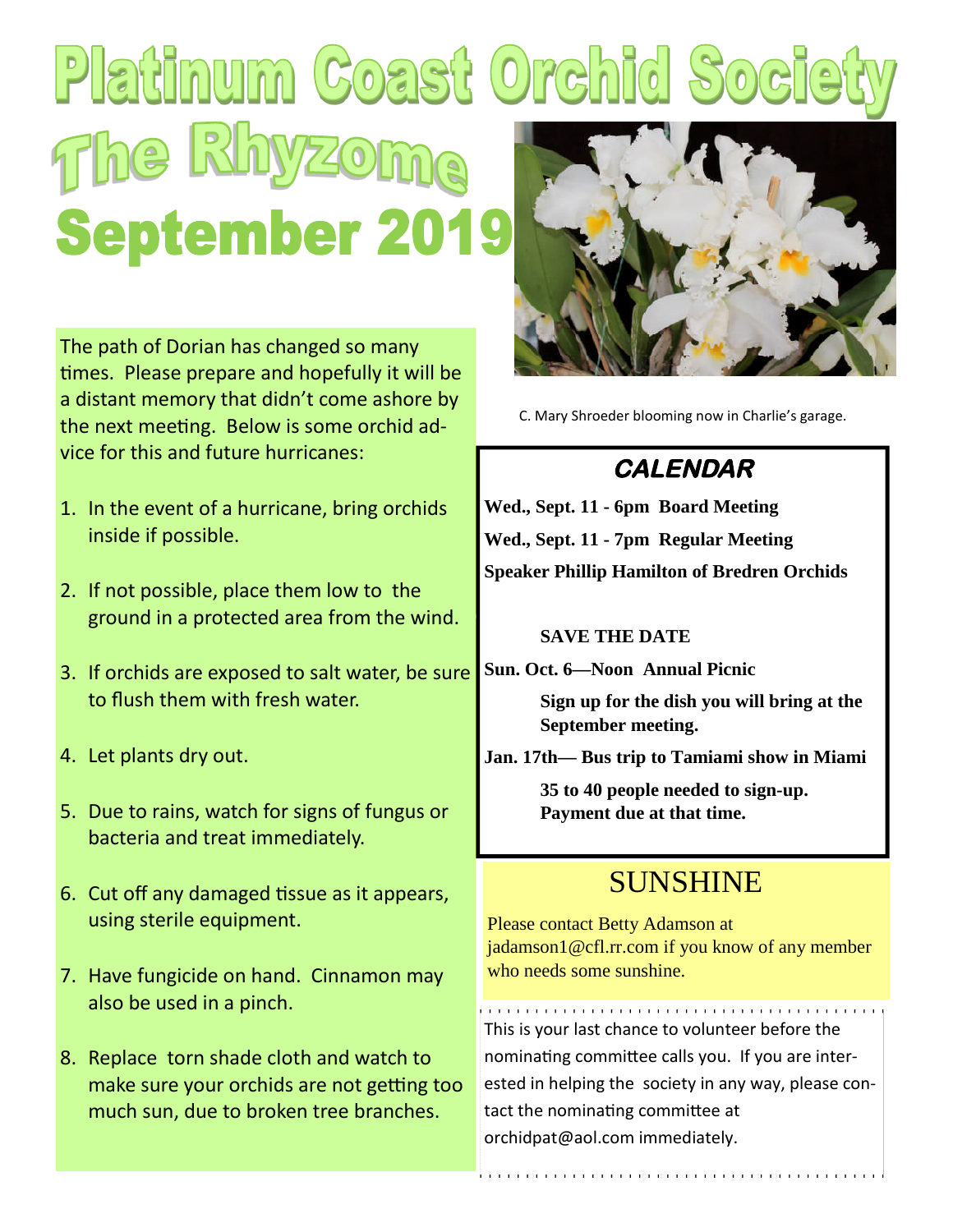## GREAT PLACES FOR MEMBERS TO FIND INFORMATION ON ORCHIDS:

- 1. Programs—Take notes—someday they will make sense.
- 2. AOS Magazine articles. "Orchids" is available at every meeting for check out.
- 3. Members— Ask longtime members about orchids, but realize that your yard and potting choices are key. We all use trial and error to succeed.
- 4. Internet sites—**www.aos.org**—This AOS site has the answer to almost any question.
- **5.** Rambles at members' homes to help you identify the best way to grow your orchids.

**August Meeting with speaker Thanh Nguyen**



**We appreciate Thanh donating the plants for our raffle and taking the time to give advice about orchids to members. He also had a nice variety of orchids for sale.**

PCOS is an affiliate of the **American Orchid Society (AOS).** There's an abundance of information on the AOS website. Please visit www.aos.org for articles, advice on growing orchids, and lots of free information.

Ask Betty Adamson for an application if you're interested in joining.

For all current members, remember that your renewal notice will arrive in the Orchid Magazine prior to your month of renewal.

#### www.aos.org



Many thanks to Betty for doing the plant forum. Clive always has unusual plants and interesting culture experiments to share with the club. Don't forget to bring your blooming orchids to the September meeting.